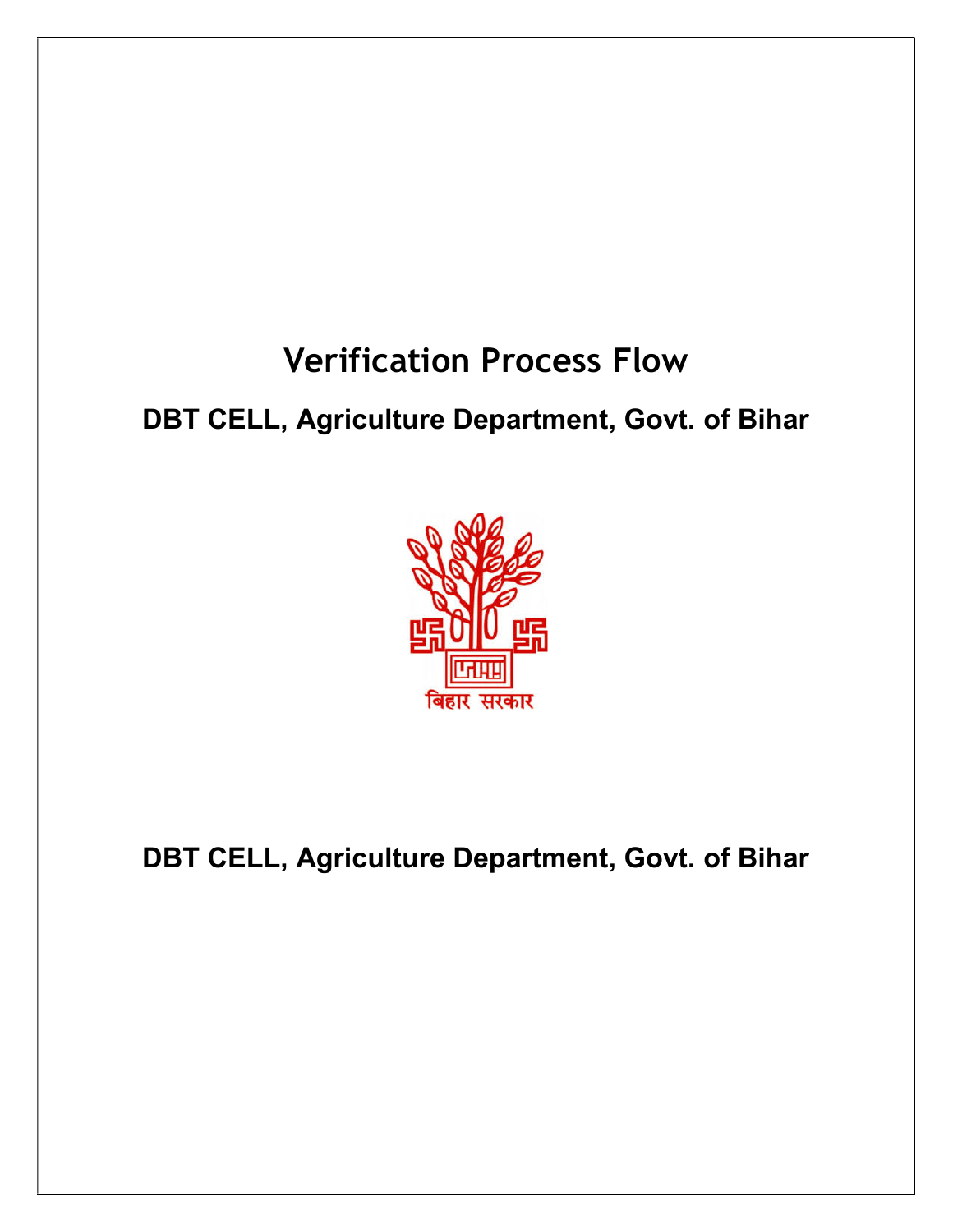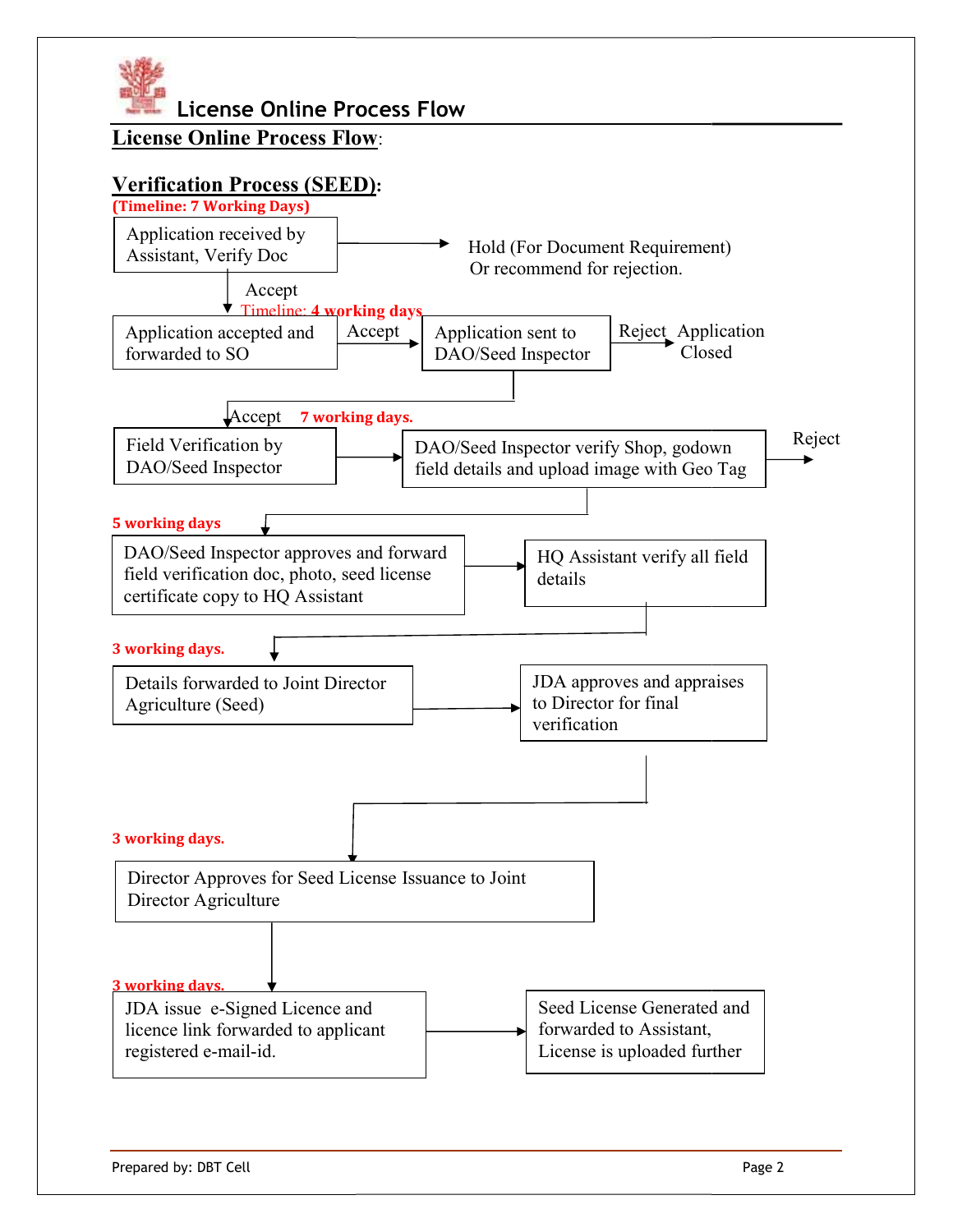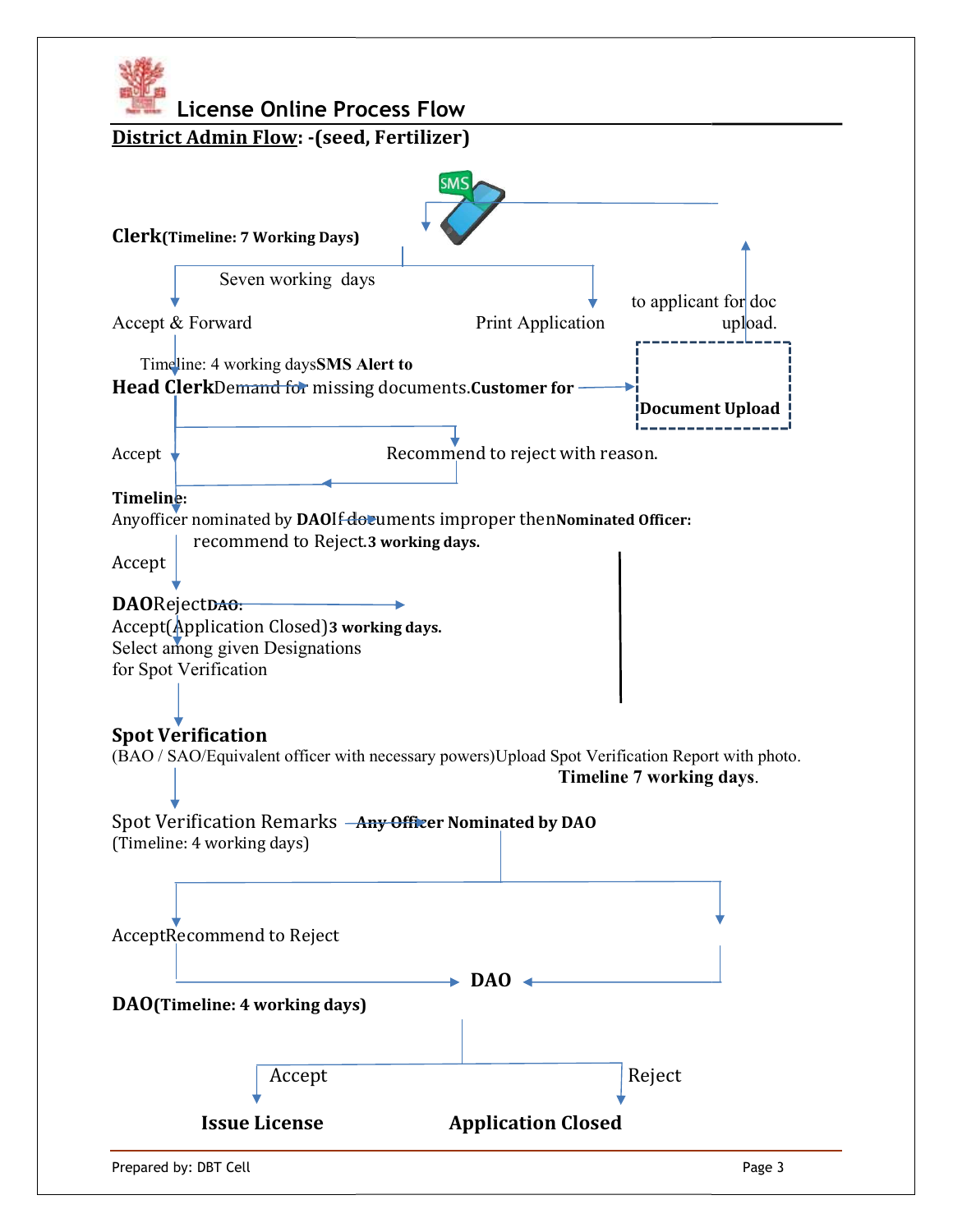| <b>License Online Process Flow</b><br><u>Division Admin Flow: -</u>                                                                   |                                  |                          |         |
|---------------------------------------------------------------------------------------------------------------------------------------|----------------------------------|--------------------------|---------|
| <b>SMS</b>                                                                                                                            |                                  |                          |         |
| <b>Clerk</b> (Timeline: 7 Working Days)                                                                                               |                                  |                          |         |
| Seven working days                                                                                                                    |                                  |                          |         |
| Accept & Forward                                                                                                                      | Print Application                | to applicant for doc     | upload. |
| Timeline: 4 working daysSMS Alert to<br>Head ClerkDemand for missing documents. Customer for                                          |                                  | Document Upload          |         |
| Accept                                                                                                                                | Recommend to reject with reason. |                          |         |
| Timeline:<br>Anyofficer nominated by JDAIf documents improper thenNominated Officer:<br>recommend to Reject.3 working days.<br>Accept |                                  |                          |         |
| JDARejectDA0.<br>Accept(Application Closed) 3 working days.<br>Select among given Designations<br>for Spot Verification               |                                  |                          |         |
| <b>Spot Verification</b><br>(BAO /DAO/ SAO/Equivalent officer with necessary powers)Upload Spot Verification Report with              |                                  |                          |         |
| photo.                                                                                                                                |                                  | Timeline 7 working days. |         |
| Spot Verification Remarks — Any Officer Nominated by JDA<br>(Timeline: 4 working days)                                                |                                  |                          |         |
| AcceptRecommend to Reject                                                                                                             |                                  |                          |         |
| DAO(Timeline: 4 working days)                                                                                                         | <b>IDA</b>                       |                          |         |
| Accept                                                                                                                                |                                  | Reject                   |         |
| <b>Issue License</b>                                                                                                                  | <b>Application Closed</b>        |                          |         |
| Prepared by: DBT Cell                                                                                                                 |                                  |                          | Page 4  |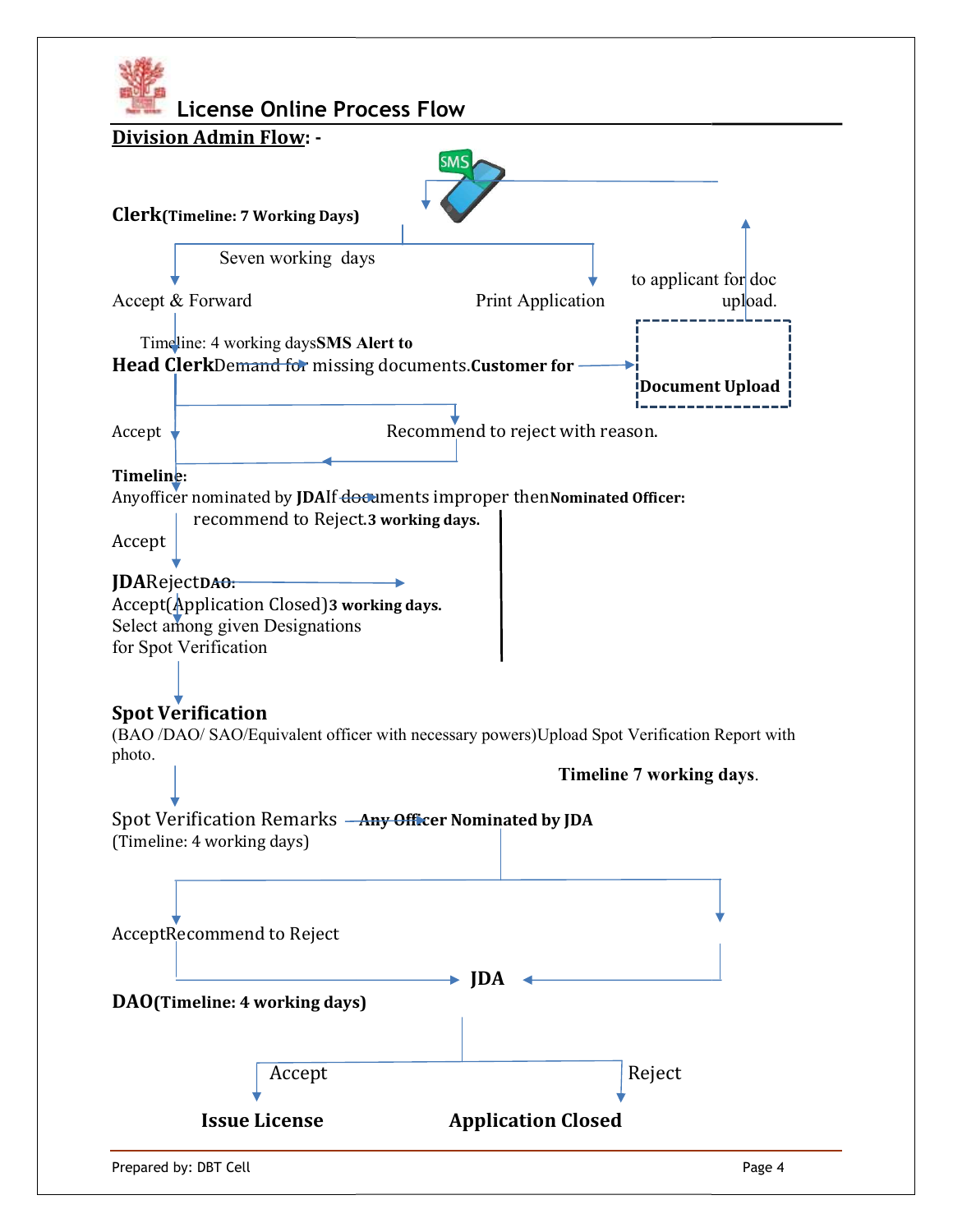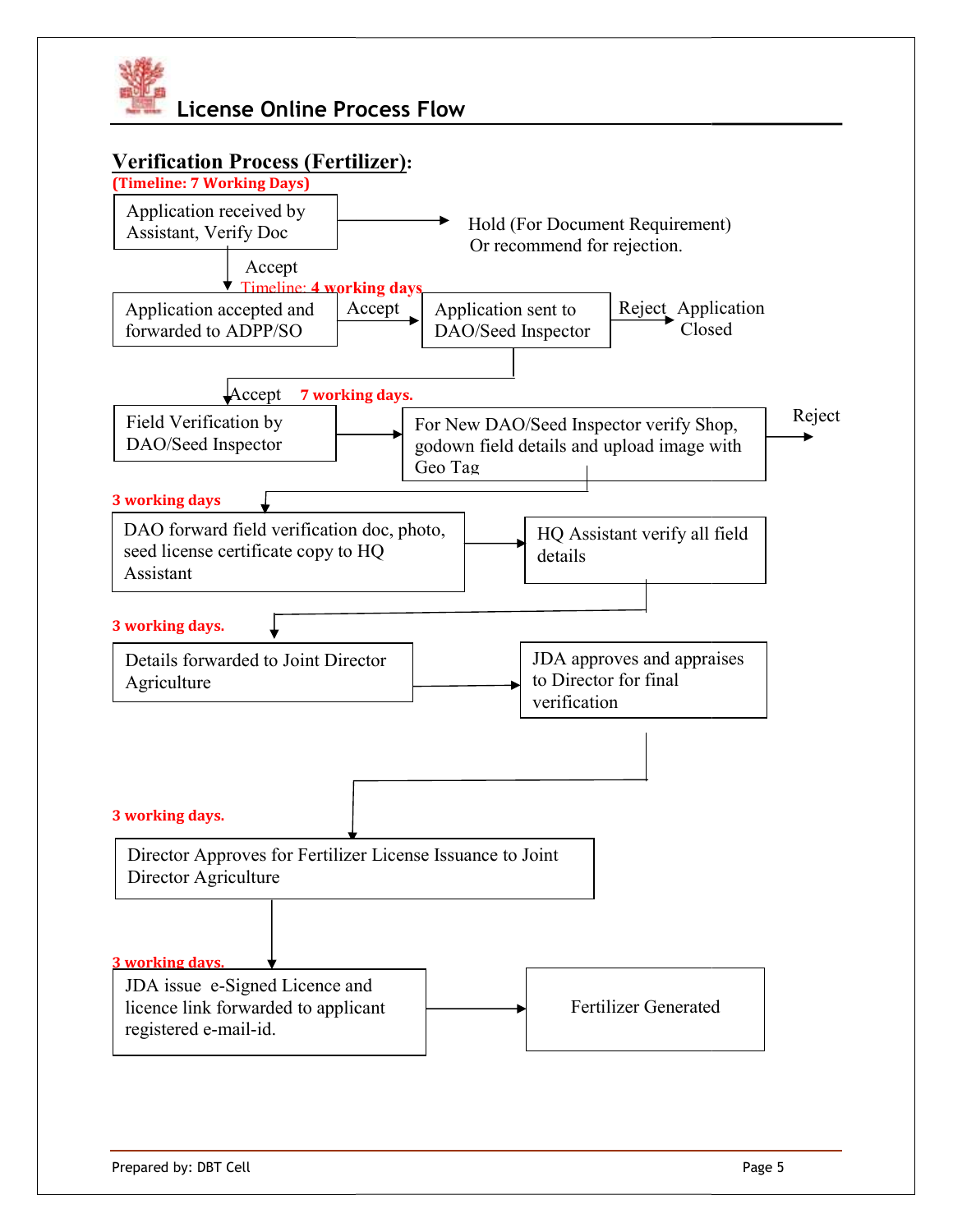

\*\*Note: Total number of days from application received - 27 Days